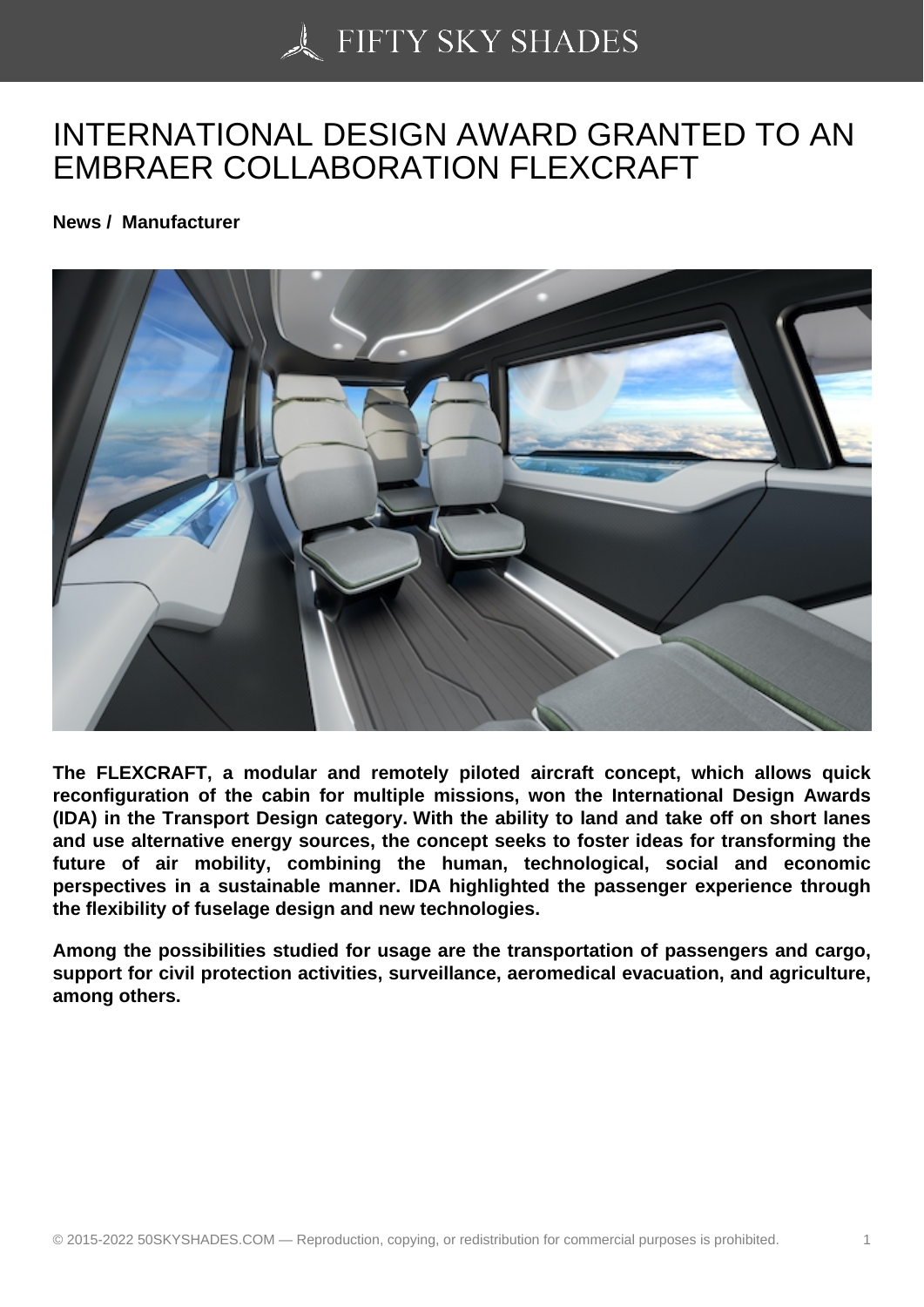

**The futuristic project was the result of a Portuguese consortium led by Sociedade de Engenharia e Transformação, SA (SET.SA) that brought together Embraer Portugal, Instituto Superior Técnico (IST), Almadesign, Instituto de Ciência e Inovação em Engenharia Mecânica e Engenharia Industrial (INEGI), plus the support from Embraer SA (Brazil). The initiative was funded by the Portugal 2020 program, under the Operational Program Competitiveness and Internationalization through the European Regional Development Fund.**



"This award is a recognition of Embraer and all partners efforts, innovation and scientific research for this conceptual project, which points out opportunities and paths for the transformation of future air mobility," said Maurílio Albanese Novaes Júnior, Head of Research & Technology Development at Embraer. "We are also grateful for the initiative of the Government of Portugal, which, under the Incentive System for Research and Technological Development (SI I&DT) of the Portugal 2020 Program, promotes scientific research and trusts Embraer as a catalyst for the local chain and the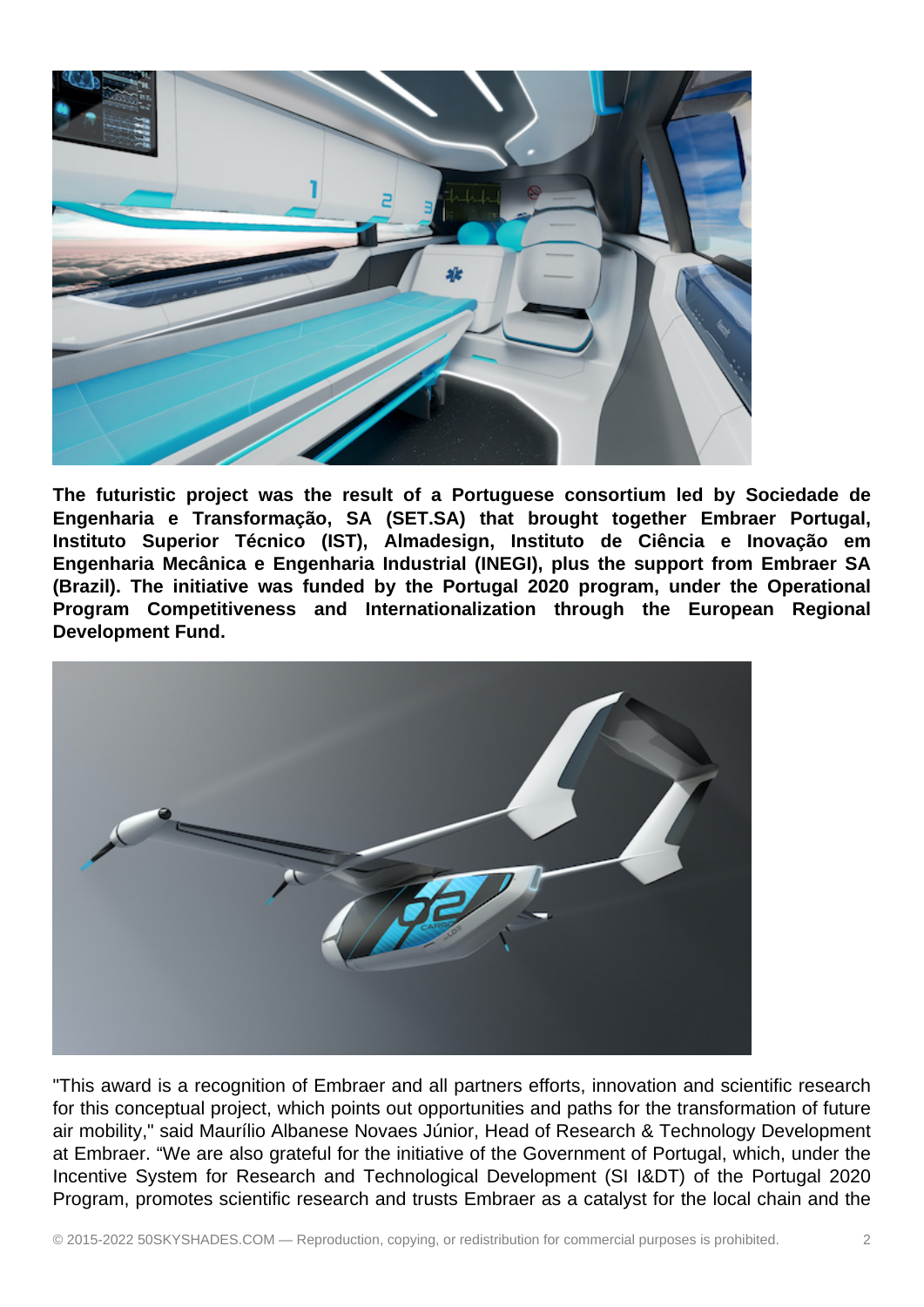development of the Portuguese aeronautics industry."



The scientific research aimed to raise the critical technologies of this concept in an integrated way, such as configuration, flexibility solutions and production and material processes.



Through the FLEXCRAFT project, it was possible to evaluate the development of new production processes, eco-efficient technologies, and the integration of new materials, among other research fronts.